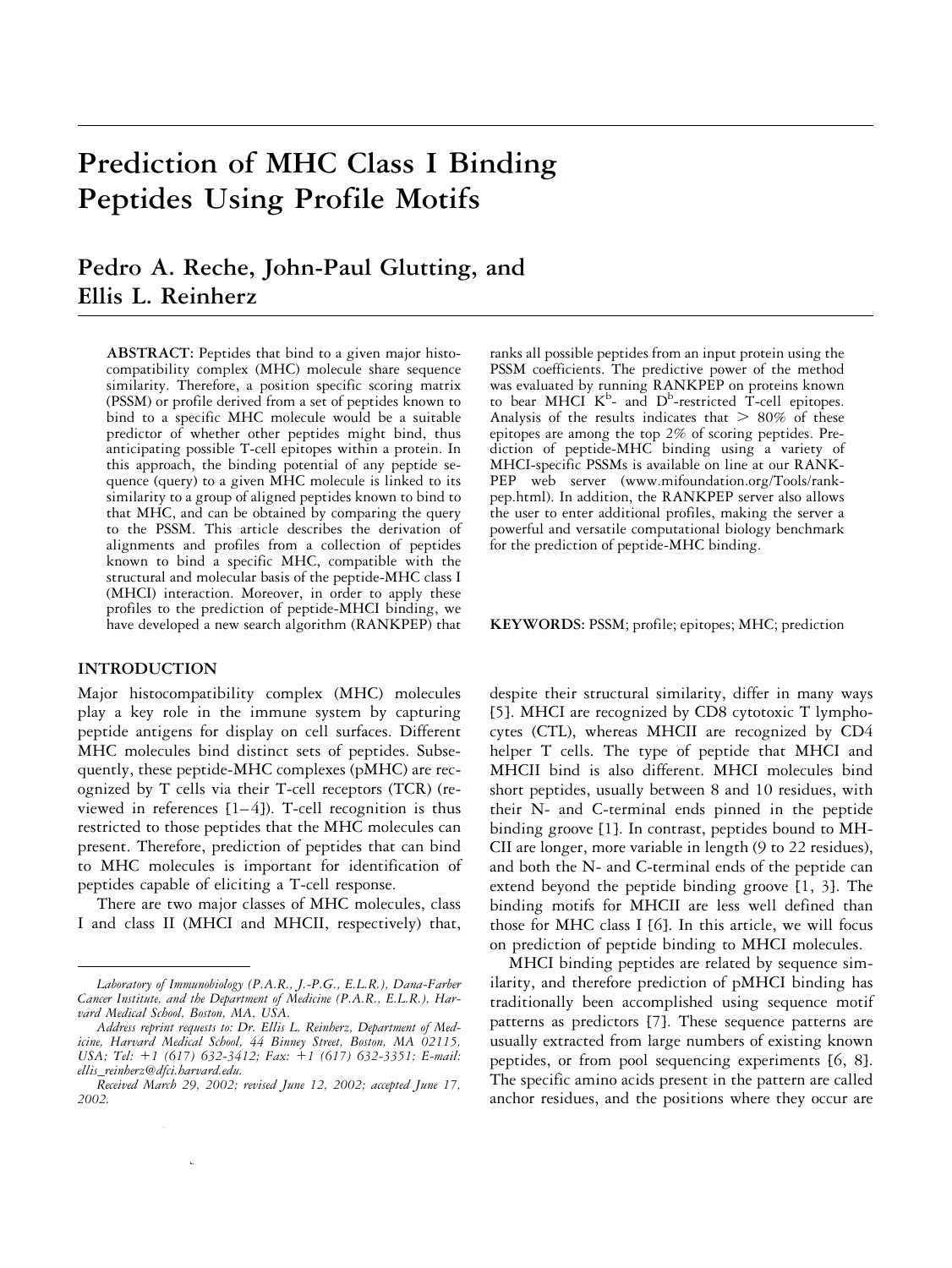termed anchor positions [\[8\].](#page-7-0) For example, the sequence patterns described [\[8\]](#page-7-0) for  $\tilde{K}^b$  octamers and  $D^b$  nanomers are the following:

 $K^b$  X-X-Y-X-[YF]-X-X-[LMIV]<br>D<sup>b</sup> X-X-X-X-N-X-X-X-HLMIV] X-X-X-X-N-X-X-X-[LMIV].

Such sequence patterns, however, have proven to be too simple, as the binding ability of a peptide to a given MHC molecule cannot be explained exclusively in terms of the presence or absence of a few anchor residues [\[9,](#page-7-0) [10\]](#page-7-0). In response to these limitations, motif matrices have also been developed to account for the preference of every amino acid type at every position in the peptide [\[6, 11\].](#page-7-0) Coefficients in these matrices relate to the strength of the amino acid signals in a pool sequence of peptides eluted from a given MHCI molecule, or to the occurrence of an amino acid in a set of binding peptides. However, the precise way in which the coefficients are derived is not clear.

The above matrices offer two good efforts at representing the complexity of MHCI binding motifs [\[6, 11\].](#page-7-0) Nevertheless, it is well-established that position specific scoring matrices (PSSM) or profiles created from a set of aligned sequences provides a better way for defining and recognizing sequence motifs [\[12\].](#page-7-0) There are several methods to generate PSSM from aligned sequences, usually including distinct sequence weighting methods [\[13,](#page-7-0) [14\]](#page-7-0). In all cases, profile coefficients relate to the observed frequency of every amino acid at the position column of the alignment, corrected by the expected frequency of that amino acid in the background using a reference database. Thus, in this approach the binding potential of any peptide (query) to a given MHC molecule can be obtained by comparing the query to a PSSM created from a set of aligned MHCI-specific peptides. In this article we describe a new search algorithm, RANKPEP, that ranks all possible peptides from a test protein using PSSM coefficients. In addition, this study describes, for  $K<sup>b</sup>$  and  $D<sup>b</sup>$  molecules, that profiles created from aligned peptides are very sensitive in identifying MHCI-restricted epitopes. These profiles are guided by recent structural data indicating differences in binding residues involving peptides of distinct length. Peptide-MHC binding prediction using PSSMs are available at our RANKPEP web server (www.mifoundation.org/Tools/ rankpep.html), where users can select the provided PSSMs or enter their own.

#### **MATERIALS AND METHODS**

#### **Peptide and Protein Sequences**

Sequences of peptides that bind to MHC molecules were collected from the MHCPEP database [\[15\],](#page-7-0) which is available for downloading from the worldwide web (http://wehih.wehi.edu.au/mhcpep/). The MHC database contains 13,423 peptide entries distributed between 281 MHC specificities. All peptides in the MHCPEP database are binders, but their binding strength for specific MHC molecule is reported as unknown, low, moderate or high. This work has excluded MHC class I ligands that were ranked as low binders. Sequences of  $K^b$  (8 mers) and  $D<sup>b</sup>$  (9 mers) restricted T-cell epitopes were collected from the literature, and from the SYFPEITHI database [\[6\],](#page-7-0) and their protein sources were collected from the Genbank database following a blast search [\[16\]](#page-7-0) against Genbank using these peptides as queries. In total, 37  $\text{K}^{\text{b}}$ - and 34 D<sup>b</sup>-restricted epitopes were identified.

# **Block Alignments and PSSM of MHCI-Specific Ligands**

Peptides binding specific MHC molecules were isolated from the MHCPEP database in fasta format and curated from sequences that are closely related using the purge utility of the Gibbs sampler [\[17\]](#page-7-0), choosing an exhaustive method and a maximum blosum62 relatedness score of 30. Typically, this purge protocol guarantees that in a set of 8 mers any peptide differs in at least four residues from any other peptide. Peptide sequences were then parsed by size in five sets of  $8, 9, 10, 11,$  and  $12+$  mers to give ungapped block alignments of peptides, and profiles [\[12\]](#page-7-0) were built for those individual sets containing at least five sequences. Profiles basically consist of a table containing the sequence-weighted frequency of each one of 20 amino acids observed in every column of the alignment divided by the corresponding expected frequency of that amino acid in the background (usually the frequency of the amino acid in the SWISSPROT database). There are, however, various protocols to make the profiles that usually vary in the weighting method used to reduce sequence redundancy. In this study we tested the profiles generated by PROFILEWEIGHT [\[14\]](#page-7-0) and the BLK2PSSM utility included in the BLIMPS package [\[13, 18\]](#page-7-0).

PROFILEWEIGHT uses a branch proportional weighing method, whereas BLK2PSSM can be used with the following weighting methods:  $P =$  position-based method [\[19\];](#page-7-0)  $A =$  pairwise distance method [\[20\];](#page-7-0)  $V =$ Voroni method  $[21]$ ; and  $Cn =$  clustering method  $[22]$ . BLK2PSSM and PROFILEWEIGHT differ not only in the weighting method they apply, but also in the actual formula by which amino acids counts are translated into profile coefficients (to learn about the actual equations see Henikoff *et al.* [\[13\]](#page-7-0) and Thompson *et al.* [\[14\]](#page-7-0)).

# **Searching Sequences With MHCI-Specific PSSMs of MHC-Binding Peptides**

To prospect protein sequences for MHC ligands using PSSM, we have written a dynamic algorithm in Python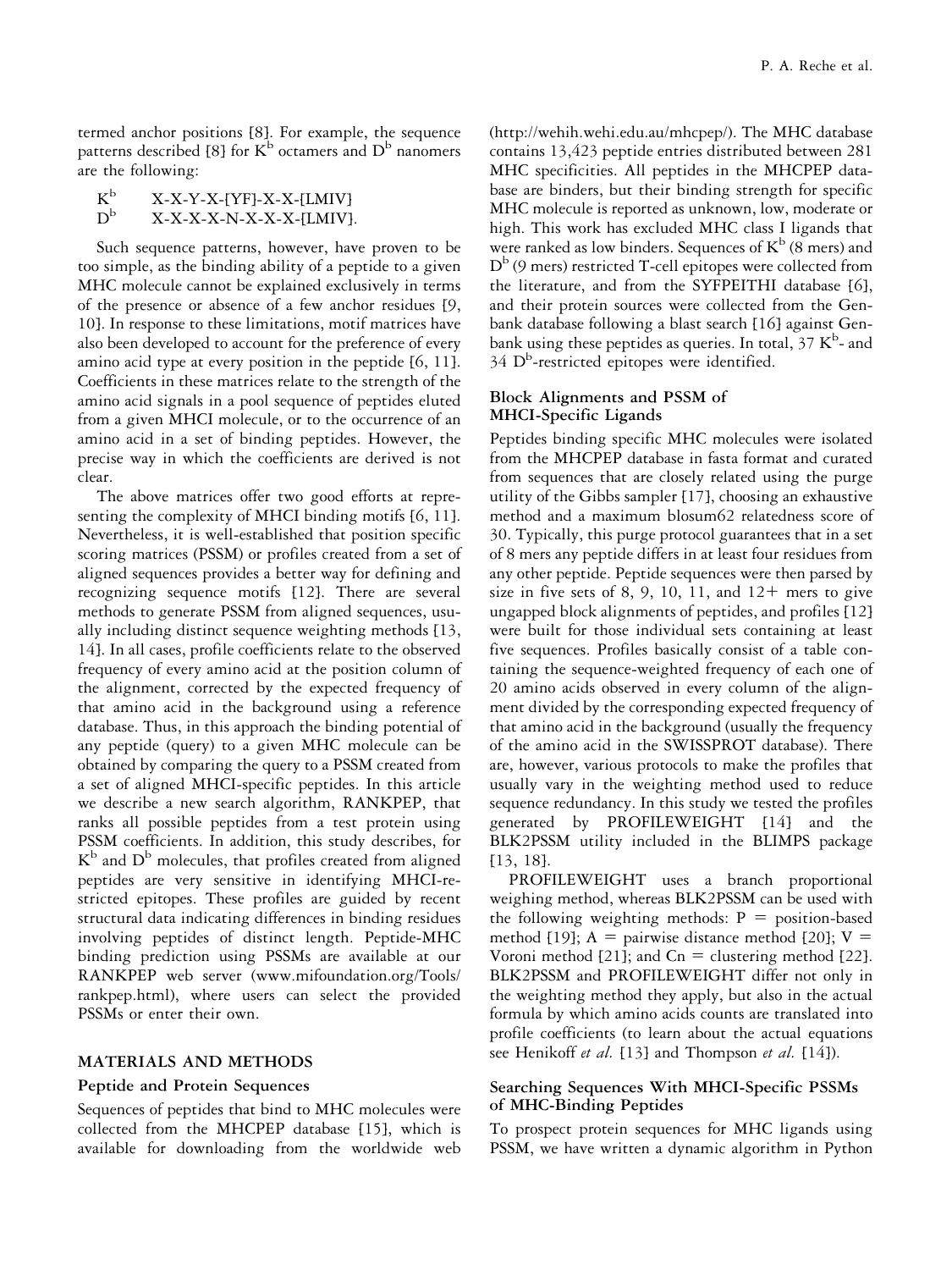that scores all protein segments (peptides) with the length of the PSSM width, and sorts them accordingly. Scores are obtained by aligning the PSSM with the protein segments, and adding up the profile scores that match the residue type and position in the profile. Scoring starts at the beginning of each sequence, and the PSSM is slid over the sequence one residue at a time until the end of the sequence.

# Prediction of K<sup>b</sup>- and D<sup>b</sup>-Restricted Peptides **Using PSSM**

The power of profiles to correctly predict peptide-MHCI binding was assessed by checking whether empirically determined  $K^b$ - and  $D^b$ -restricted epitopes were among the top ranking peptides when their protein sources were scored using profiles derived from the relevant alignment of peptides binding  $K^b$  and  $D^b$ . For each alignment of binders, we built five different PSSMs following the methods described above. To investigate the effect of the number of MHC binding peptides in the matrix on the sensitivity of predictions, block alignments containing a decreasing number of peptides binding  $K^b$  and  $D^b$  were obtained by randomly removing ten peptides at a time from the original alignment (35  $\rightarrow$  25  $\rightarrow$  15  $\rightarrow$  5 for  $K^b$ , for example). No grouping with fewer than five alignments was utilized. PSSMs were then created for the different alignments and used to predict known  $K^b$ - and D<sup>b</sup>-restricted epitopes. The process of randomly removing sequences from the original alignment, creating the profiles, and scoring the protein sources of  $K^b$ - and  $\overrightarrow{D}^{\text{b}}$ -restricted epitopes was repeated 100 times, and the mean and standard deviation of the number of known epitopes found among the top 5 and 10 predicted peptides was obtained.

# **RESULTS AND DISCUSSION**

# **MHCI Molecules: Correlation Between Structure and Specificity**

Peptides bound to an MHCI molecule are in an extended conformation with several side chains accommodated in the binding pockets of the MHCI binding groove [\(Figure](#page-3-0) [1](#page-3-0)), and the N- and C-terminal pinned into the groove, connected by a network of hydrogen bonds with conserved residues of the MHCI molecule [\[1, 23, 24\]](#page-6-0). In turn, the binding pockets of the MHCI are delineated by polymorphic side chains, providing the molecular basis for the peptide specificity of the different MHC molecules and the correlation between peptide-binding sequence patterns (motifs) and various MHC alleles. Thus, anchor residues present in peptide-binding sequence patterns have side chains that have been selected for the geometry and chemical environment of the MHCI binding pockets. Moreover, the constraints that MHCI molecules impose on the specific residue type and overall length of the peptides to achieve binding have indeed facilitated the identification of many of these sequence patterns, which in turn have been used to predict pMHC binding [\[7, 8\].](#page-7-0) Nevertheless, the interaction of the peptide with the MHCI molecule is not only restricted to the primary anchor residues, and, indeed, the importance of secondary anchors and deleterious residues at nonconserved positions [\[9, 10\]](#page-7-0) places a limitation on the usefulness of these simple patterns. Therefore, better descriptors than sequence patterns alone are required to represent the complexity of peptide-MHC binding motifs.

# **Defining MHCI-Specific Binding Motifs Using PSSM**

Peptides binding to a specific MHC molecule are functionally related, and, therefore, a PSSM or profile derived from them should capture the complexity of the binding motif. However, for a profile to be a good descriptor of the binding motif, binding peptides must be aligned by structural and/or sequence similarity. MHCI molecules can bind peptides that differ in length by one or two amino acids, and when all peptides are aligned independently of length, gapped alignments will result. Unfortunately, the sequence similarity of peptide ligands can be very low, making the generation of such gapped alignments difficult. Moreover, peptides of different sizes can frequently bind to the same MHCI molecule in two different modes [\[25\]](#page-7-0), through utilization of alternative binding pockets. Hence, the structure and sequence relationship between these peptides is unclear ([Figure 2A\)](#page-3-0). For example, [Figure 2A](#page-3-0) illustrates how p2I, p3I, p5F, and p8L anchor residues of OVA octapeptide (1VAC) interact with  $K^b$ , whereas p2R, p3D, p6R, and p9M anchor residues of YGS (2VAD) interact with the same MHCI molecule differently. In particular, the third anchor residues (p5F vs. p6R in OVA versus YGS, respectively) insert into separate pockets. As a consequence, the YGS peptide mainchain arches upward and exposes more atomic contacts to the TCR. In contrast, peptides of the same size that bind to a given MHCI typically share the same binding mode, superimpose well in three-dimensional space, and possess side chains accommodated by the same binding pockets of the MHCI binding groove ([Figure 2B](#page-3-0)). In view of these considerations, we have separated the peptides bound to a given MHCI molecule into subsets containing only peptides of the same length, thus creating separate, ungapped block alignments and profiles.

# **Prediction of Peptide-MHCI Binding Using PSSMs**

Once the PSSM has been created, the binding potential of any peptide sequence (query) to the MHC molecule is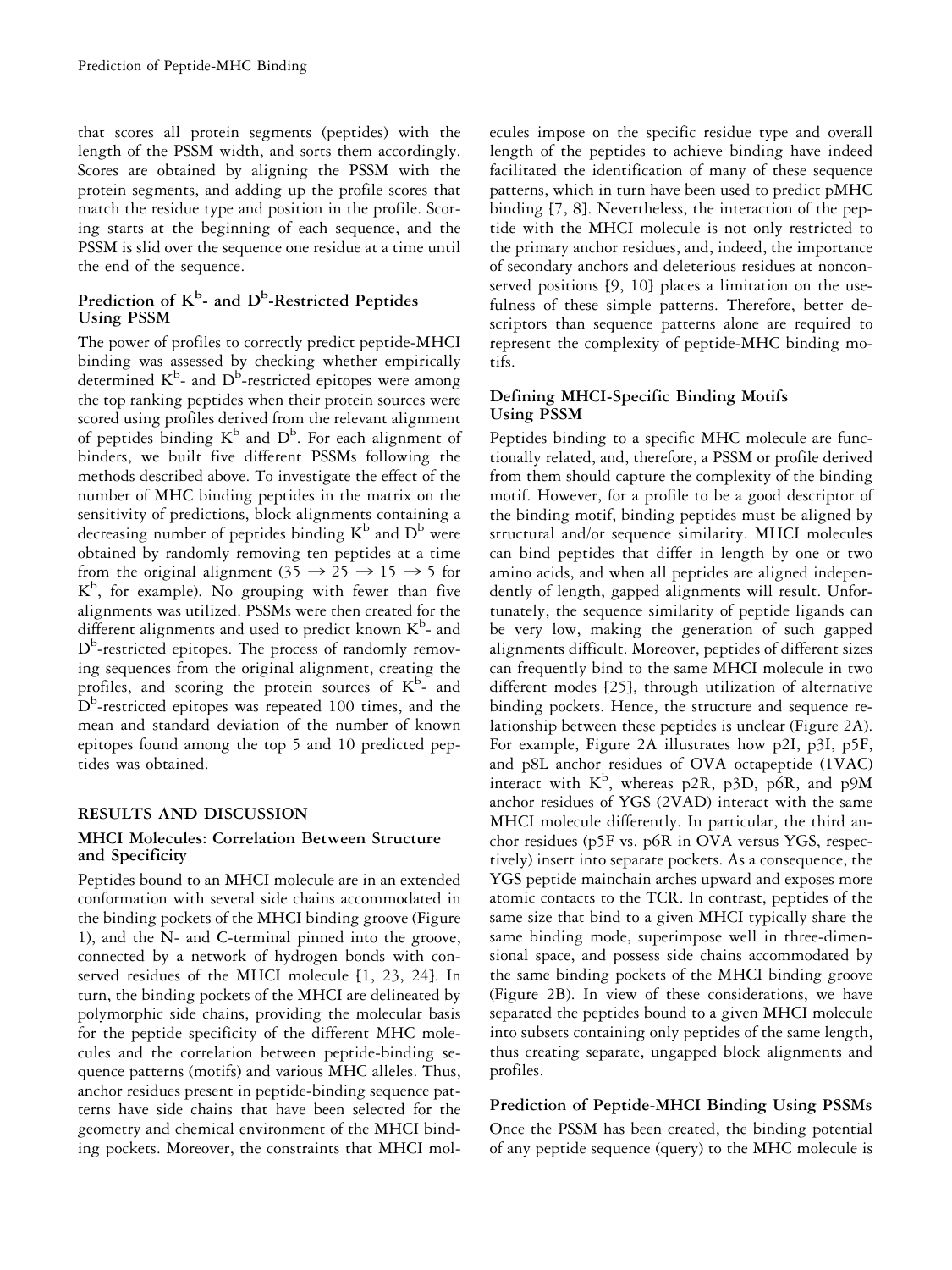<span id="page-3-0"></span>

**FIGURE 1** Peptide binding groove of class I MHC molecules. The figure illustrates a view of the molecular surface of the peptide binding  $\alpha$ 1- $\alpha$ 2 antigen-presenting platform of the mouse  $K<sup>b</sup>$  class I major histocompatibility complex (MHCI) as seen by the T-cell receptor (TCR). The  $K^b$  molecule is in complex with a peptide derived from chicken ovalbumin (SI-INFEKL) represented by sticks to highlight the contours of the binding groove. The binding domain of MHCI molecules is composed of two antiparallel  $\alpha$ -helices sitting over a base of eight antiparallel  $\beta$ -strands (a worm representation of these secondary structures is depicted under the molecular surface). Peptide side chains that are facing the MHCI binding groove (anchor residues p2I, p3I, p5F, and p8L) are indicated. Anchor residues make a major contribution to binding. Nevertheless, the peptide is deeply buried in the binding groove and the interaction between peptide and MHCI molecule is not restricted to the anchor residues, explaining why sequence patterns are not adequate to describe the complexity of the MHCI binding motif. The figure was derived from pdb 1VAC [\[39\]](#page-8-0) and was prepared using the GRASP program [\[40\].](#page-8-0) Note that the unlabeled p4N, p6E, and p7K are exposed to the TCR.

linked to its similarity to the group of aligned binding peptides and can be obtained by comparing the query to the PSSM using dynamic programming algorithms. Thus, in order to prospect a query protein for potential peptide-MHCI binders we developed a new search algorithm (RANKPEP), which uses the profile coefficients that score all possible fragments the width of the PSSM, and ranks them by score (see the Methods section for details). However, rank *per se* is insufficient to assess whether a peptide is a potential binder. Consequently, to more specifically identify potential binders, we score all the peptide sequences included in the alignment from which a profile is derived and define a binding threshold as the score value that includes 90% of the peptides within the PSSM. This binding threshold is built into each of our matrices, delineating the range of putative binders among the top scoring peptides. For example, given a random protein of 1000 amino acids, around 2%



**FIGURE 2** Binding mode of peptides bound to major histocompatability complex class I (MHCI) molecules. The illustration reveals the superimposition of the  $K^b$  molecule in complex with peptides of different length (panel A), and in complex with peptides of the same length (panel B). The structure-based sequence alignment of the peptides bound to the  $K<sup>b</sup>$  molecules are depicted under the drawing. Peptide side chains that face the MHCI molecule (anchor residues) are shadowed in the alignment. Panel A:  $K^b$  molecules are in complex with peptides derived from chicken ovalbumin (OVA) and yeast  $\alpha$ -glucosidase (YGS). YGS is indicated in red in the structure. Note the different binding modes of the two peptides with an alternative use of binding pockets resulting in poor structural superimposition. Peptide side chains using the alternative binding pocket are shadowed in gray in the sequences, and indicated with arrows in the structural drawing. Panel B:  $K<sup>b</sup>$  molecules are in complex with eight residue peptides derived from vesicular stomatitis virus nucleoprotein (VSV8), OVA, and a naturally processed mouse octapeptide (PBM1). Note the same binding mode used by the three peptides, with their anchor residues superimposed very well in three-dimensional space, and occupying the same binding pockets. PDB names of the structures used for this analysis are given in parentheses. Structures were superimposed using TOP [\[41\]](#page-8-0), and the figure was prepared using RASMOL [\[42\]](#page-8-0). For  $K^b$  only the C $\alpha$  trace is given in green.

(18) of the peptides are in the binding range for the  $K^b$ molecule ([Figure 3\)](#page-4-0). This number may vary from profile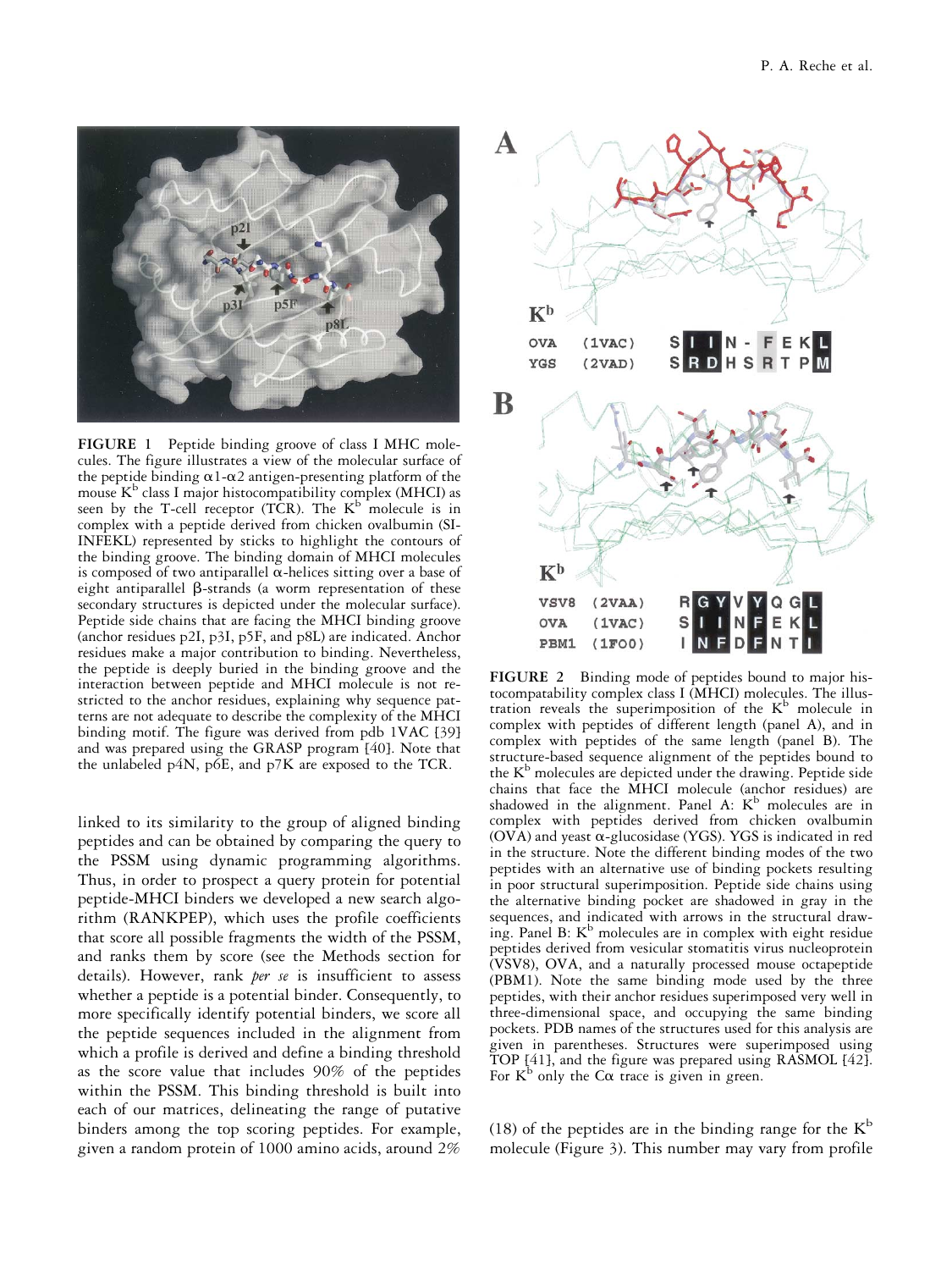<span id="page-4-0"></span>

**FIGURE 3** Score distribution of a random protein using a K<sup>b</sup>-specific profile. The figure illustrates a graph of the scores of the peptides from a random protein of 1000 amino acids plotted against the ranking of the peptides. Only positive scores have been represented. Scoring was carried out using a K<sup>b</sup>-specific profile generated using BLK2PSSM [\[13, 18\]](#page-7-0). The binding threshold for this specific profile had a value of 9.5. This means that 90% of the peptides from which the position specific scoring matrice (PSSM) was derived had a score  $\geq$  9.5 (indicated in the figure). Thus, peptides with a score equal or above the binding threshold will likely bind to the  $K<sup>b</sup>$  molecule.

to profile, but is in accord with the fact that a given MHCI molecule binds only a subset of potential peptides derived from one protein. False-positives cannot be excluded among those selected, but in view of the small number of peptides selected by RANKPEP, this is of little practical consequence. On the other hand, the possibility of a false-negative result is more uncertain, but would imply the lack of complete descriptor of binding. At this time we can only describe the sensitivity of the predictions yielded through various PSSMs, because a false-negative or false-positive peptide assignment requires additional empirical data.

Sensitivity of PSSMs in the Prediction of K<sup>b</sup>- and **Db -Restricted Epitopes: Comparison of Various Sequence Weighting Methods and Alignment Sizes** MHCI-specific T-cell epitopes should be expected among the high scoring peptides from within their protein sources, if PSSMs are good predictors of pMHCI binding. We checked the validity of this notion with a practical example regarding murine  $K^b$  and  $D^b$  MHCI molecules. Specifically, we identified 37  $K^b$  and 34  $D^b$ T-cell epitopes and their protein sources, and scored all peptides fragments from their respective proteins using relevant profiles derived from  $K^b$ - and  $D^b$ -binding peptides. Subsequently, we determined whether the naturally restricted peptides were among the top scoring peptides according to RANKPEP. It is known that sequence weighting increases the sensitivity of the profiles. However, in the absence of a general consensus about the optimal sequence weighting methodology, five different types of profile predictors were tested: one generated using PROFILEWEIGHT [\[14\]](#page-7-0), which uses a branch-proportional sequence weighting method; and four generated with BLK2PSSM [\[13, 18\]](#page-7-0), in combination with different weighting methods (see the Materials and Methods section for more details). The correctly predicted  $K^b$ - and  $D^b$ -restricted epitopes among the top 1, top 3, top 5, and top 10 scoring peptides are listed in Table 1. Overall, the predictions are quite robust given that alignments and profiles were derived in an automated way. Thus, over  $80\%$  of the known  $K^b$ - and  $D^b$ -restricted epitopes were found within the top 10 scoring peptides, regardless of the specific profile used.

**TABLE 1** Prediction of  $K^b$ - and  $D^b$ -restricted peptides from their protein sources

|                | MHC            | Top <sub>1</sub> | Top $3$     | Top 5         | Top 10      |
|----------------|----------------|------------------|-------------|---------------|-------------|
| <b>PW</b>      | $K^{\rm b}$    | 11(29.73%)       | 22 (59.46%) | 24 (64.86%)   | 30 (81.08%) |
|                | $D^{\rm b}$    | 15 (44.12%)      | 21 (61.76%) | 23 (67.65%)   | 28 (82.35%) |
| P              | $K^{\rm b}$    | 14 (37.84%)      | 24 (64.86%) | 26 (70.27%)   | 30 (81.08%) |
|                | $D^{\rm b}$    | 18 (52.94%)      | 24 (70.59%) | 28 (82.35%)   | 29 (85.29%) |
| A              | $K^{\rm b}$    | 14 (37.84%)      | 23 (62.16%) | 28 (75.68%)   | 31 (83.78%) |
|                | $D^{\rm b}$    | 16 (47.06%)      | 24 (70.59%) | 27 (79.41\%)  | 29 (85.29%) |
| V              | $K^{\rm b}$    | 14 (37.84%)      | 22 (59.46%) | 26 (70.27%)   | 31 (83.78%) |
|                | $D^{\rm b}$    | 15 (44.12%)      | 25(73.53%)  | 28 (82.35%)   | 29 (85.29%) |
| C <sub>n</sub> | $K^{\rm b}$    | 14 (37.84%)      | 24 (64.86%) | 28 (75.68%)   | 31 (83.78%) |
|                | D <sup>b</sup> | 16 (47.06%)      | 24 (70.59%) | $27(79.41\%)$ | 28 (82.35%) |

For each alignment of  $K^b$  and  $D^b$  binders, five profiles were built. PW profiles were built using PROFILEWEIGHT, which uses a branch proportional weighting method [[14\]](#page-7-0). P, A, V, and Cn matrices were built using BLK2PSSM with the following weighting methods: P = position-based method [[19\]](#page-7-0); A = pairwise<br>distance method [[20\]](#page-7-0); V = Voroni method [[21\]](#page-7-0); and Cn = clustering method [ of the 37 K<sup>b</sup>-restricted epitopes. D<sup>b</sup> profiles were used to score 34 proteins, each bearing one of the 34 identified D<sup>b</sup>-restricted epitopes. The table illustrates the number and percentage of K<sup>b</sup>- and D<sup>b</sup>-restricted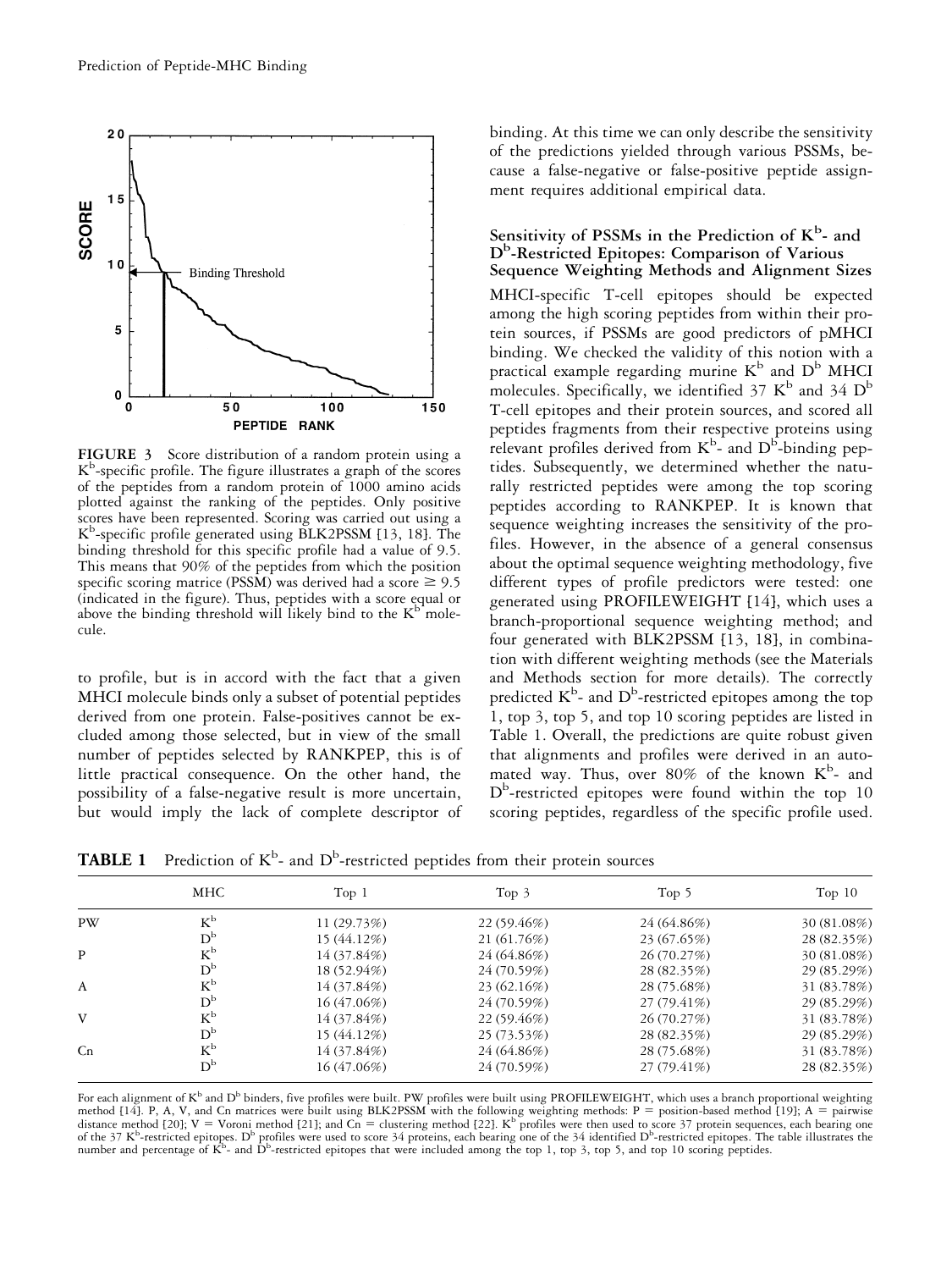Also, taking into account that the average sequence length of the protein sources of  $K^b$ - and  $\overline{D}^b$ -restricted peptides were 502 aa and 597 aa, respectively, it follows that over 80% of the known restricted peptides appeared in  $\sim$  2% of the top scoring peptides. It is also noteworthy that only 8 of  $\overrightarrow{K}^b$ -restricted peptides, and 11 of  $D^b$ restricted peptides were actually included in the alignment from which the profiles were derived. We see no clear differences between the five sets of prediction results obtained from profiles derived using BLK2PSSM and PROFILEWEIGHT.

In order to address the question of how many peptides are required for a proper representation of the MHCpeptide binding motif that would yield appropriate predictions, we have also used profiles derived from alignments of different size (see the Materials and Methods section). The results illustrated in Figure 4 indicate that  $\sim$  60% of the restricted epitopes are found within the top 2% of scoring peptides when using profiles derived from alignments that contained only five sequences. Interestingly, for the two smallest alignments (15 or less sequences), the trend was for a marginally better prediction if profiles were made using PROFILEWEIGHT. Given the results, we have chosen PROFILEWEIGHT for generation of all matrices.

#### **Availability**

Predictions of peptide-MHCI binding using PSSMs are available online from the Molecular Immunology Foundation web server hosted by the Dana-Farber Cancer Institute (http://www.mifoundation.org/Tools/rankpep. html). Currently, the site contains profiles from 57 different MHCI molecules that, by default, are made using PROFILEWEIGHT. The average number of peptides in the block alignments from which we derived the profiles is 29, and profiles were built only if the alignment contained a minimum of five sequences. The largest alignment contains 162 peptide sequences, corresponding to those binding to the HLA-A2\*0201 allele. Generally, for each MHCI specificity, individual alignments are derived corresponding to sets of peptides of each different length accommodated by that MHC molecule (see the Materials and Methods section). Every profile yields an optimum sequence (consensus) that gives the highest score, and thus for every sorted peptide, the server outputs its score and the percentage of the optimum score. The number of scored peptides returned by the server is selected by the user. In addition, those peptides whose scores are equal or greater than the binding threshold score will be highlighted. Finally, the server also returns the amino acid position of the peptide in the original sequence as well as its molecular weight. We are confident that the protocol we have followed to build the PSSMs is appropriate to represent the binding



FIGURE 4 Prediction of  $K^b$ - and  $D^b$ -restricted peptides using position specific scoring matrice (PSSM) derived from alignments of different size. Proteins known to contain  $K^b$ -<br>and  $D^b$ -restricted epitopes (37  $K^b$  and 34  $D^b$  ligands) were scored using various PSSMs derived from alignments containing a variable number of peptides (indicated in the figure), and the percentage of restricted peptides found in the top ten scoring peptides are represented in the figure. Alignments were generated by removing ten peptides at random from the previous alignment (see the Materials and Methods section), and five profiles were derived for each alignment:  $a = BLK2PSSM$  with a pairwise distance sequence weighting method  $[20]$ ; b = BLK2PSSM with a clustering sequence weighting method  $[22]$ ;  $c = BLK2PSSM$  with position-based sequence weighting method [\[19\]](#page-7-0);  $d = BLK2PSSM$  with Voroni distance sequence weighting method  $[21]$ ; and  $e = PRO-$ FILEWEIGHT [\[14\].](#page-7-0) The process of creating the alignments, profiles, and running the predictions was repeated 100 times, and thus the values represent the mean of the percentage with standard deviations noted. Panel  $A = K^b$ , Panel  $B = D^b$ .

motif of that set of MHCI binding peptides. Nevertheless, our matrices are limited by the quality of the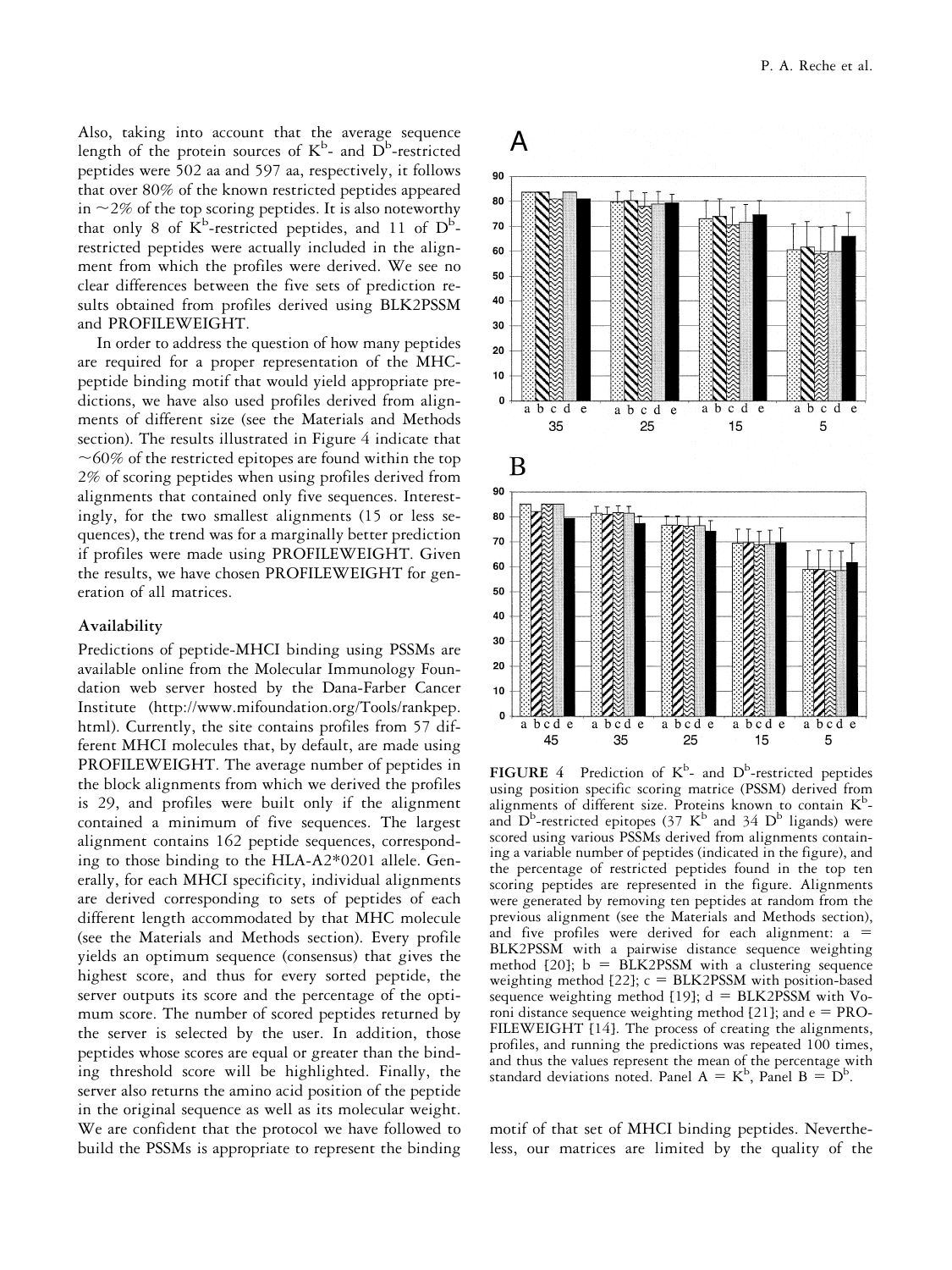<span id="page-6-0"></span>sequences we started with, and, therefore, we have also given the user the possibility of entering their own matrices. In fact, the server can input most profile formats as long as a header line with the amino acid types in the profile columns is included.

## **CONCLUSIONS**

CTL responses rely on the recognition of peptides that must be presented on the target cell surface by MHC class I molecules. Therefore, determination of peptides that bind to MHCI molecules is important and has been approached by several methods, including quantitative matrices [\[26–28\],](#page-7-0) neural networks [\[29, 30\]](#page-7-0), and peptide threading [\[31, 32\]](#page-7-0). Although a direct comparison between the various methods is not straightforward due to the different criteria followed by authors to assess the power of their predictors, it seems that overall quantitative matrices and neural networks yield similarly good results, whereas peptide threading remains under development. Quantitative matrices are generated from actual binding measurements of peptide interactions with a given MHC molecule, and those generated by Parker *et al.* [\[26\]](#page-7-0) are indeed publicly available. Prediction matrices of Parker *et al.* [\[26\]](#page-7-0) were generated from a limited set of peptides, perhaps explaining a recent report [\[33\]](#page-7-0) describing poor correspondence between the predicted MHC binding peptides and those determined experimentally. Quantitative matrices have also been derived from positional scanning combinatorial peptide libraries (PSCPL) [\[27, 28\]](#page-7-0), where all possible peptides of a given length are represented by sets of sublibraries and in each sublibrary, one amino acid is kept fixed whereas the remaining positions contain mixtures of all amino acids. Unfortunately, to date, prediction of pMHCI binding using these PSCPL-derived matrices is not freely accessible. Moreover, the generation of those matrices requires substantial investment of money and time. Prediction of pMHCI binding through neural network algorithms is also unavailable to the public, and although predictors could be derived by training on existing collections of peptide binding data, the technique itself is not readily within reach of the average researcher.

For the above reasons, sequence motifs remain one of the most popular methods applied to the prediction of pMHCI binding. In this regard, peptides are useful for representing sequence motifs, and indeed popular databases such as the BLOCK [\[18\]](#page-7-0) and PROSITE databases [\[33\]](#page-7-0) contain sets of motif profiles derived from protein families that are used for the functional classification of new sequences via their similarity to these profiles. In this study, we applied the concept to the prediction of peptide-MHCI binding. Thus, we have generated a collection of profile motifs from MHCI-specific binding

peptides that are available online for the detection of pMHCI binding sequences using a dynamic search algorithm (RANKPEP). Our profiles of MHCI-specific binding peptides have been generated following a protocol to minimize redundancy of the initial data, and, importantly, taking into account recent structural insights into the basis of the interaction between the peptide and the MHCI molecule [\[5\].](#page-7-0) A similar approach to profiles using a hidden Markov motif (HMM) was previously applied to the prediction of HLA-A2 binding peptides [\[34\]](#page-8-0). However, prediction of pMHCI binding using HMMs is not broadly available, and moreover, HMMs were built without taking into account the fact that peptides of different lengths can utilize different binding modes.

Our RANKPEP server provides a framework for the prediction of MHC-peptide binding using custom profiles, such as those obtained from the automated motif discovering programs MEME (http://meme.sdsc.edu/ meme/website/) [\[35\]](#page-8-0), the MOTIF SAMPLER [\[17\],](#page-7-0) and PROTOMAT (http://www.blocks.fhcrc.org/) [\[36\],](#page-8-0) making our server also useful for the prediction of class II MHC peptides. Class II MHC motifs are harder to define than class I MHC motifs for two reasons: (1) MHC class II molecules bind peptides that range from 9 to 22 residues in length, yet only nine residues fit in the binding groove [\[3, 37\];](#page-7-0) and (2) MHC class II molecules impose fewer restrictions than MHCI on the type of side chains that can be accommodated into their binding pockets [\[3, 37\].](#page-7-0) Thus, most sequence alignment tools, such as CLUSTALW [\[38\]](#page-8-0) that perform global alignments will fail to correctly align a set of MHC class II binding peptides. In contrast, motif discovering programs are optimized to find short ungapped sequence motif patterns from within a set of related sequences of variable length, and therefore are more likely to succeed in finding the sequence binding motif from a collection of peptides binding to a given MHC molecule. We believe that RANKPEP constitutes a powerful as well as a flexible benchmark for the prediction of peptide-MHCI binding at a level readily accessible to most researchers investigating immune recognition-based diseases.

#### ACKNOWLEDGMENTS

This work was supported by NIH grant AI50900. Doctor Reche is supported by funds from the Molecular Immunology Foundation. We thank Drs. Linda Clayton, Masha Fridkis-Hareli, Rob Meijers, Esther Lafuente, Bruce Reinhold, and Jia-huai Wang for reading and comments.

## **REFERENCES**

- 1. Madden DR: The three-dimensional structure of peptide-MHC complexes. Annu Rev Immunol 13:587, 1995.
- 2. Margulies DH: Interactions of TCRs with MHC-peptide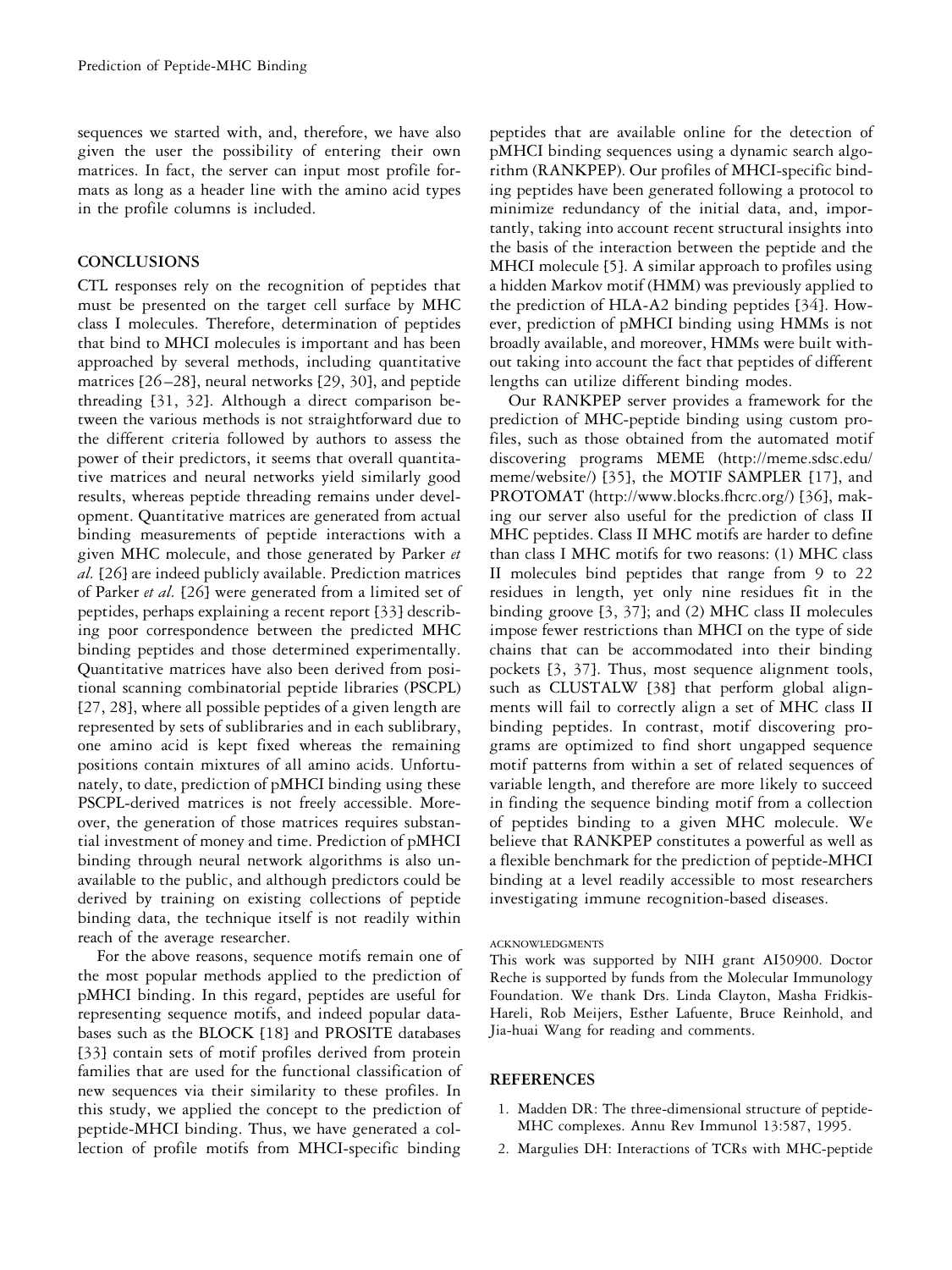<span id="page-7-0"></span>complexes: a quantitative basis for mechanistic models. Curr Opin Immunol 9:390, 1997.

- 3. Stern LJ, Wiley DC: Antigen peptide binding by class I and class II histocompatibility proteins. Structure 2:245, 1994.
- 4. Wang J-H, Reinherz EL: Structural basis of cell-cell interactions in the immune system. Curr Opin Structural Biol 10:656, 2000.
- 5. Marsh SGE, Parham P, Barber LD: The HLA Facts Book. New York: Academic Press, 2000.
- 6. Rammensee HG, Bachmann J, Emmerich NPN, Bacho OA, Stevanovic S: SYFPEITHI: database for MHC ligands and peptide motifs. Immunogenetics 50:213, 1999.
- 7. D'Amaro J, Houbiers JG, Drijfhout JW, Brandt RM, Schipper R, Bavinck JN, Melief CJ, Kast WM: A computer program for predicting possible cytotoxic T lymphocyte epitopes based on HLA class I peptide binding motifs. Hum Immunol 43:13, 1995.
- 8. Falk K, Rotzschke O, Stevanovic S, Jung G, Rammensee HG: Allele-specific motifs revealed by sequencing of selfpeptides eluted from MHC molecules. Nature 351:290, 1991.
- 9. Bouvier M, Wiley DC: Importance of peptide amino acid and carboxyl termini to the stability of MHC class I molecules. Science 265:398, 1994.
- 10. Ruppert J, Sidney J, Celis E, Kubo RT, Grey HM, Sette A: Prominent role of secondary anchor residues in peptide binding to HLA-A2: 1 molecules. Cell 74:929, 1993.
- 11. De Groot AS, Jesdale BM, Szu E, Schafer JR, Chicz RM, Deocampo G: An interactive web site providing major histocompatibility ligand predictions: application to HIV research and AIDS. AIDS Res Hum Retroviruses 13:529, 1997.
- 12. Gribskov M, McLachlan AD, Eisenberg D: Profile analysis: detection of distantly related proteins. Proc Natl Acad Sci USA 84:4355, 1987.
- 13. Henikoff JG, Henikoff S: Substitution probabilities to improve position-specific scoring matrices. Comput Appl Biosci 12:135, 1996.
- 14. Thompson JD, Higgins DG, Gibson TJ: Improved sensitivity of profile searches through the use of sequence weights and gap excision. Comput Appl Biosci 10:19, 1994.
- 15. Brusic V, Rudy G, Kyne AP, Harrison LC: MHCPEP, a database of MHC-binding peptides: update 1997. Nucl Acids Res 26:368, 1998.
- 16. Altschul SF, Madden TL, Schaffer AA, Zhang Z, Miller W, Lipman DJ: Gapped BLAST and PSI-BLAST: a new generation of protein database search programs. Nucl Acids Res 25:3389, 1997.
- 17. Neuwald AF, Liu JS, Lawrence CE: Gibbs motif sampling detection of bacterial outer membrane protein repeats. Protein Sci 4:1618, 1995.
- 18. Henikoff S, Henikoff JG, Pietrokovski S: Blocks+: a

non-redundant database of protein alignment blocks derived from multiple compilations. Bioinformatics 15:471, 1999.

- 19. Henikoff S, Henikoff JG: Position-based sequence weights. J Mol Biol 243:574, 1994.
- 20. Vingron M, Sibbald PR: Weighting in sequence space: a comparison of methods in terms of generalized sequences. Proc Natl Acad Sci USA 90:8777, 1993.
- 21. Sibbald PR, Argos P: Weighting aligned protein or nucleic acid sequences to correct for unequal representation. J Mol Biol 216:813, 1990.
- 22. Henikoff S, Henikoff JG: Amino acid substitution matrices from protein blocks. Proc Natl Acad Sci USA 89: 10915, 1992.
- 23. Matsumura M, Fremont D, Peterson PA, Wilson IA: Emerging principles for the recognition of peptide antigens by MHC class I molecules. Science 257:927, 1992.
- 24. Zhang C, Anderson A, DeLisi C: Structural principles that govern the peptide-binding motifs of class I MHC molecules. J Mol Biol 281:929, 1998.
- 25. Madden DR, Garboczi DN, Wiley DC: The antigenic identity of peptide-MHC complexes: a comparison of the conformations of five viral peptides presented by HLA-A2. Cell 75:693, 1993.
- 26. Parker KC, Bednarek MA, Coligan JE: Scheme for ranking potential HLA-A2 binding peptides based on independent binding of individual peptide side chains. J Immunol 152:163, 1994.
- 27. Stryhn A, Pederson LO, Romme T, Holm A, Buus S: Peptide binding specificity of major histocompatibility complex class I resolved into an array of apparently independent subspecificities: quantitation by peptide libraries and improved prediction of binding. Eur J Immunol 26:1911, 1996.
- 28. Udaka K, Wiesmuller KH, Kienle S, Jung G, Tamamura H, Yamigishi H, Okumura K, Walden P, Suto T, Kawasaki T: An automated prediction of MHC class I-binding peptides based on positional scanning with peptide libraries. Immunogenetics 51:816, 2000.
- 29. Adams HP, Koziol JA: Prediction of binding to MHC class I molecules. J Immunol Methods 185:181, 1995.
- 30. Gulukota K, Sidney J, Sette A, DeLisi C: Two complementary methods for predicting peptides binding major histocompatibility complex molecules. J Mol Biol 267: 1258, 1997.
- 31. Altuvia Y, Sette A, Sidney J, Southwood S, Margalit H: A structure-based algorithm to predict potential binding peptides to MHC molecules with hydrophobic binding pockets. Hum Immunol 58:1, 1997.
- 32. Schueler-Furman O, Altuvia Y, Sette A, Margalit H: Structure-based prediction of binding peptides to MHC class I molecules: application to a broad range of MHC alleles. Protein Sci 9:1838, 2000.
- 33. Hofmann K, Bucher P, Falquet L, Bairoch A: The PROS-